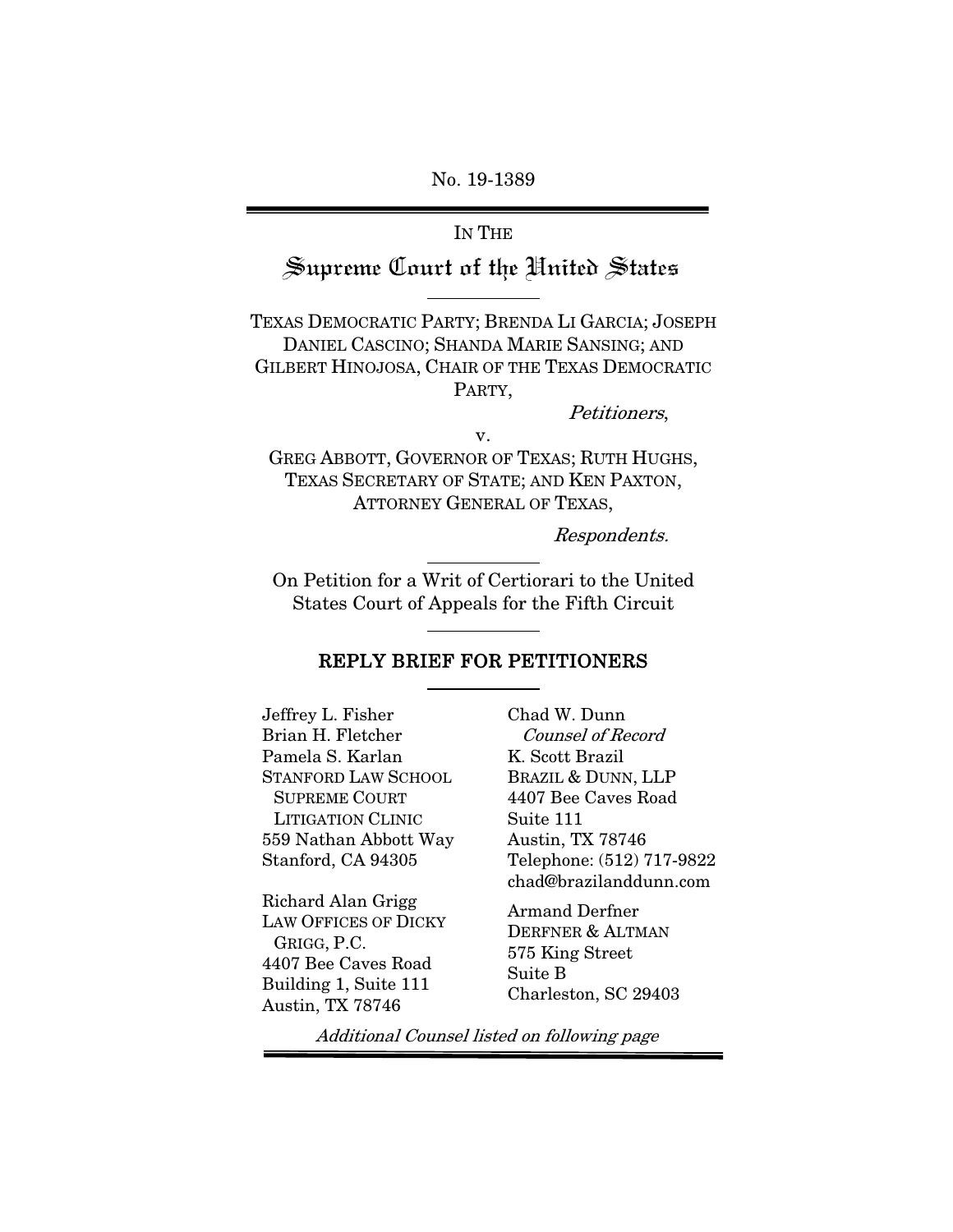### Additional Counsel

| Robert Leslie Meyerhoff | Martin Golando             |
|-------------------------|----------------------------|
| TEXAS DEMOCRATIC PARTY  | THE LAW OFFICE OF          |
| 314 E. Highland Mall    | <b>MARTIN GOLANDO PLLC</b> |
| Boulevard, #508         | 405 N. St. Marys Street    |
| Austin, TX 78752        | San Antonio, TX 78205      |
|                         | Austin, TX 78746           |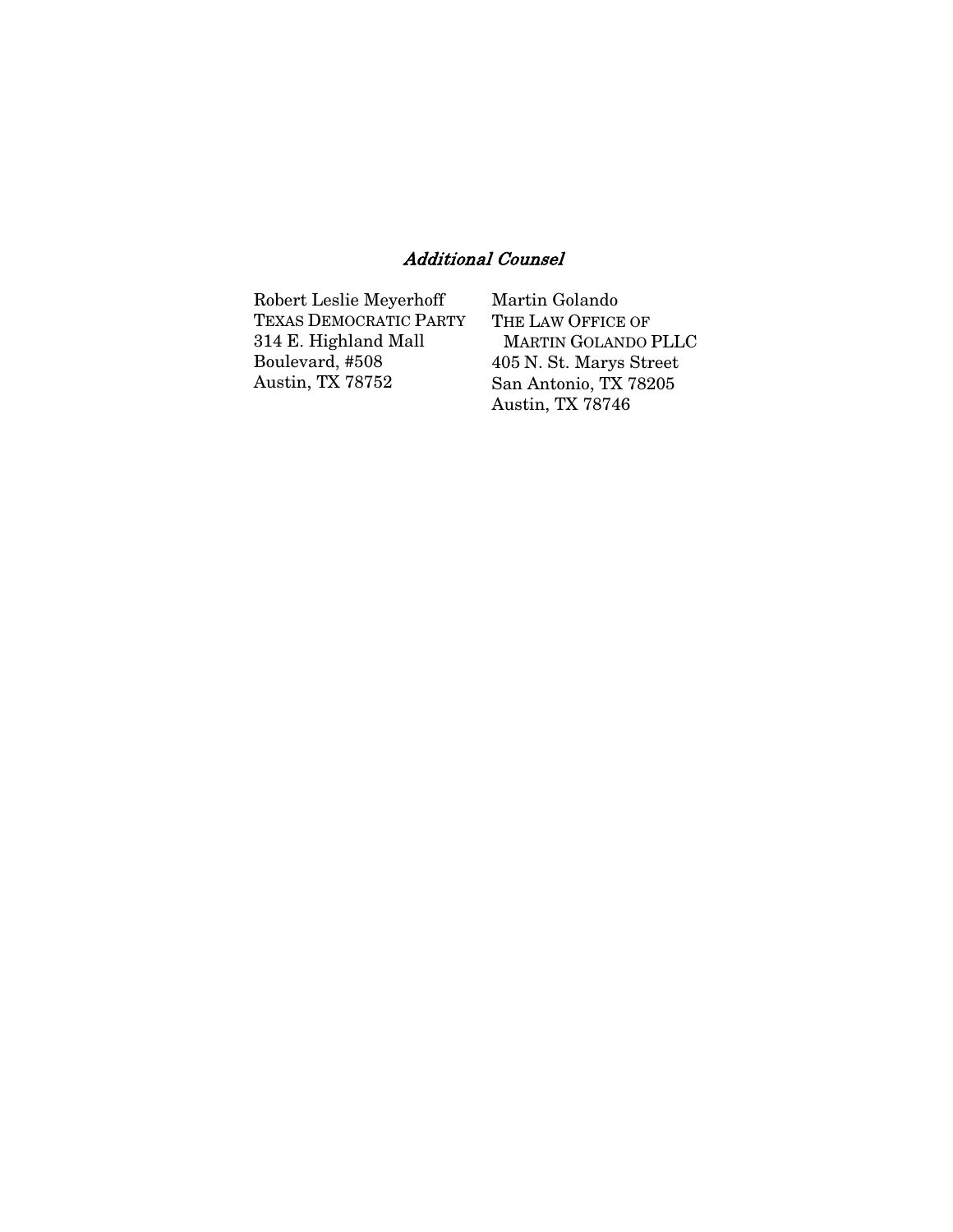#### TABLE OF CONTENTS

| Respondents' sovereign-immunity              |
|----------------------------------------------|
|                                              |
| III. The Fifth Circuit's decision is wrong 9 |
|                                              |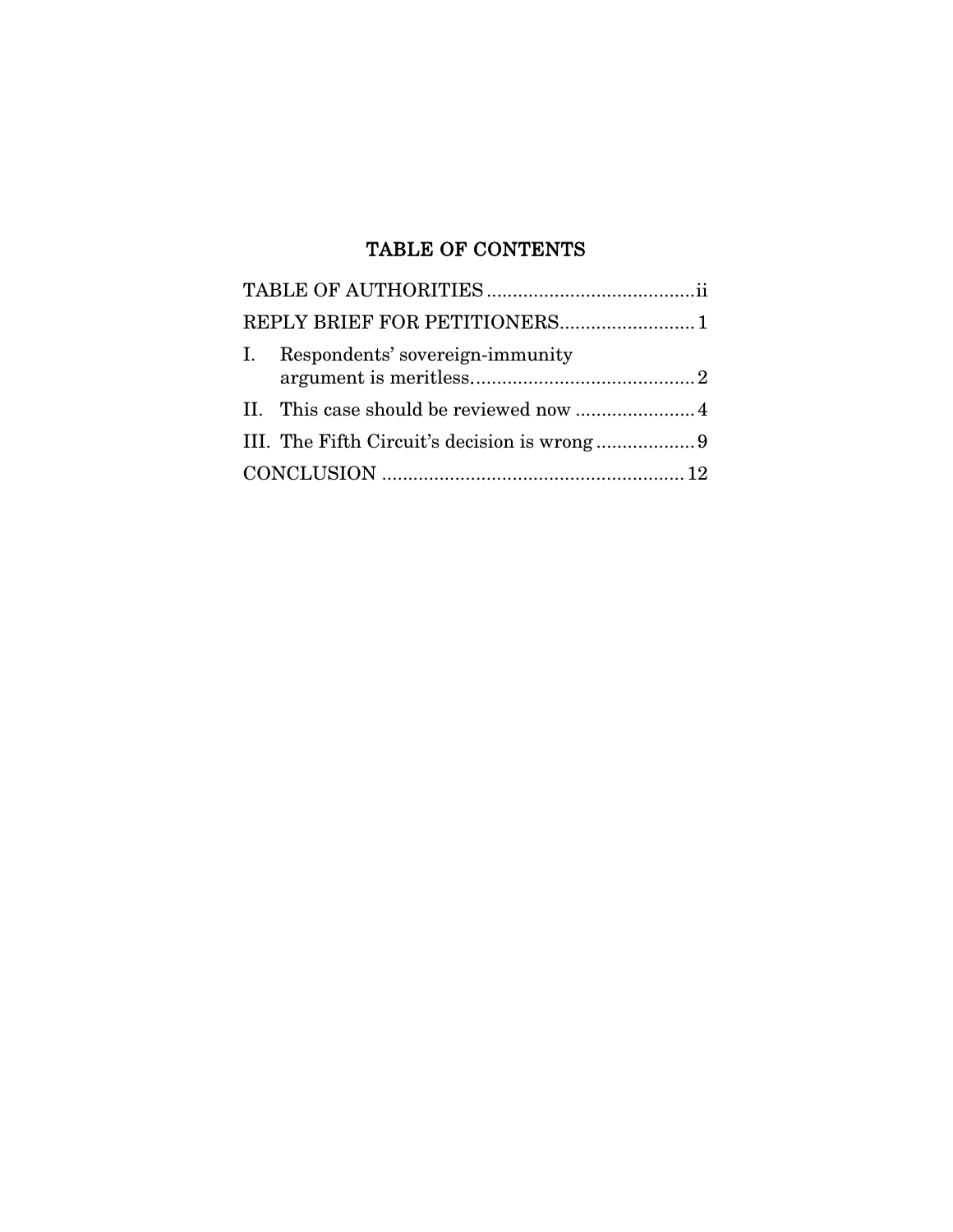## TABLE OF AUTHORITIES

## Cases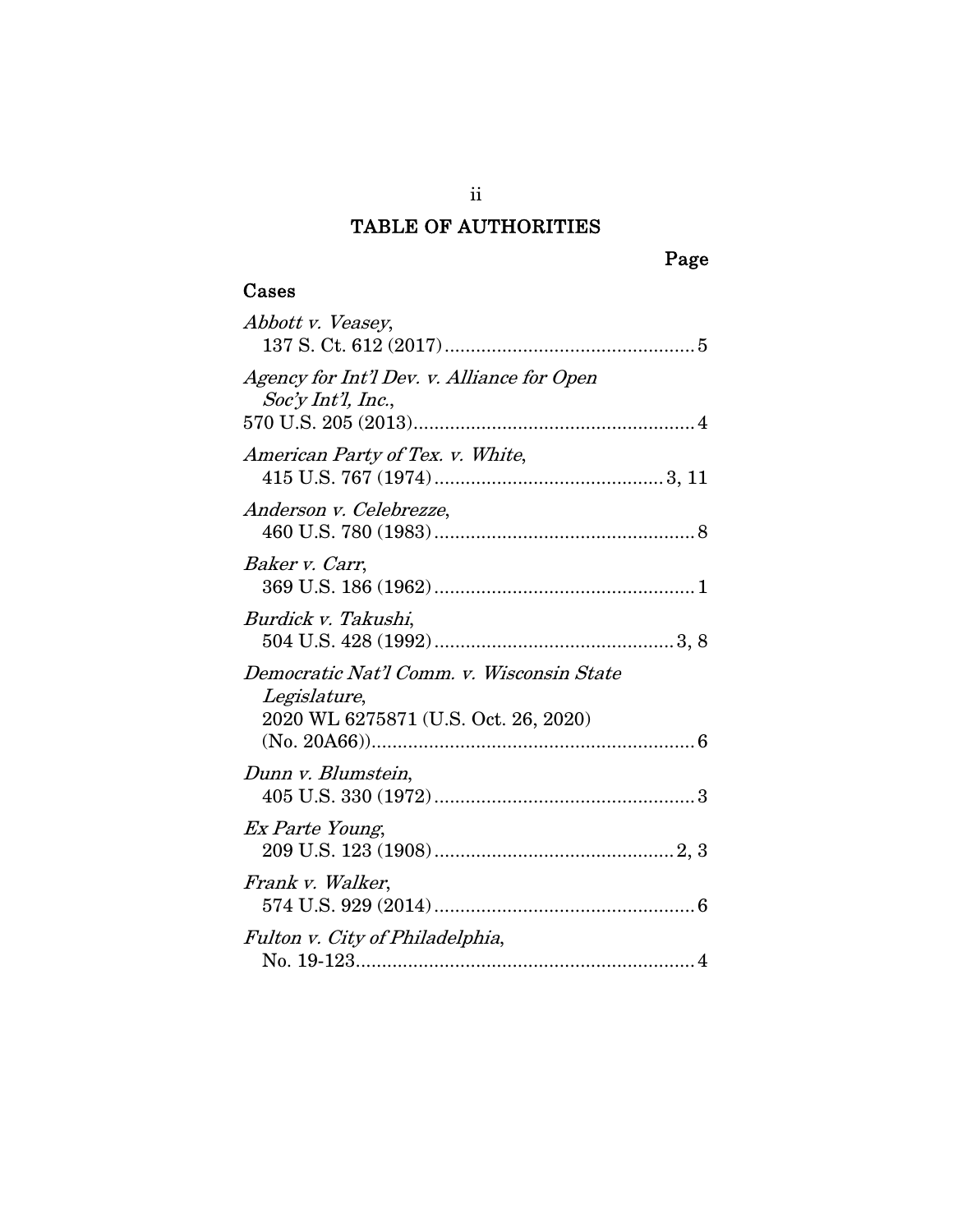| Glossip v. Gross,                                                           |
|-----------------------------------------------------------------------------|
| Goosby v. Osser,                                                            |
| Harman v. Forssenius,                                                       |
| Husted v. A. Philip Randolph Inst.,                                         |
| Jones v. Governor of Fla.,<br>975 F.3d 1016 (11th Cir. 2020) (en banc) 8, 9 |
| Luft v. Evers,                                                              |
| McDonald v. Board of Election<br>Commissioners of Chicago,                  |
| Nat'l Aeronautics & Space Admin. v. Nelson,                                 |
| Nat'l Inst. of Family & Life Advocates v.<br>Becerra,                       |
| O'Brien v. Skinner,                                                         |
| OCA-Greater Houston v. Texas,                                               |
| Purcell v. Gonzalez,                                                        |
| Reno v. Bossier Par. Sch. Bd.,                                              |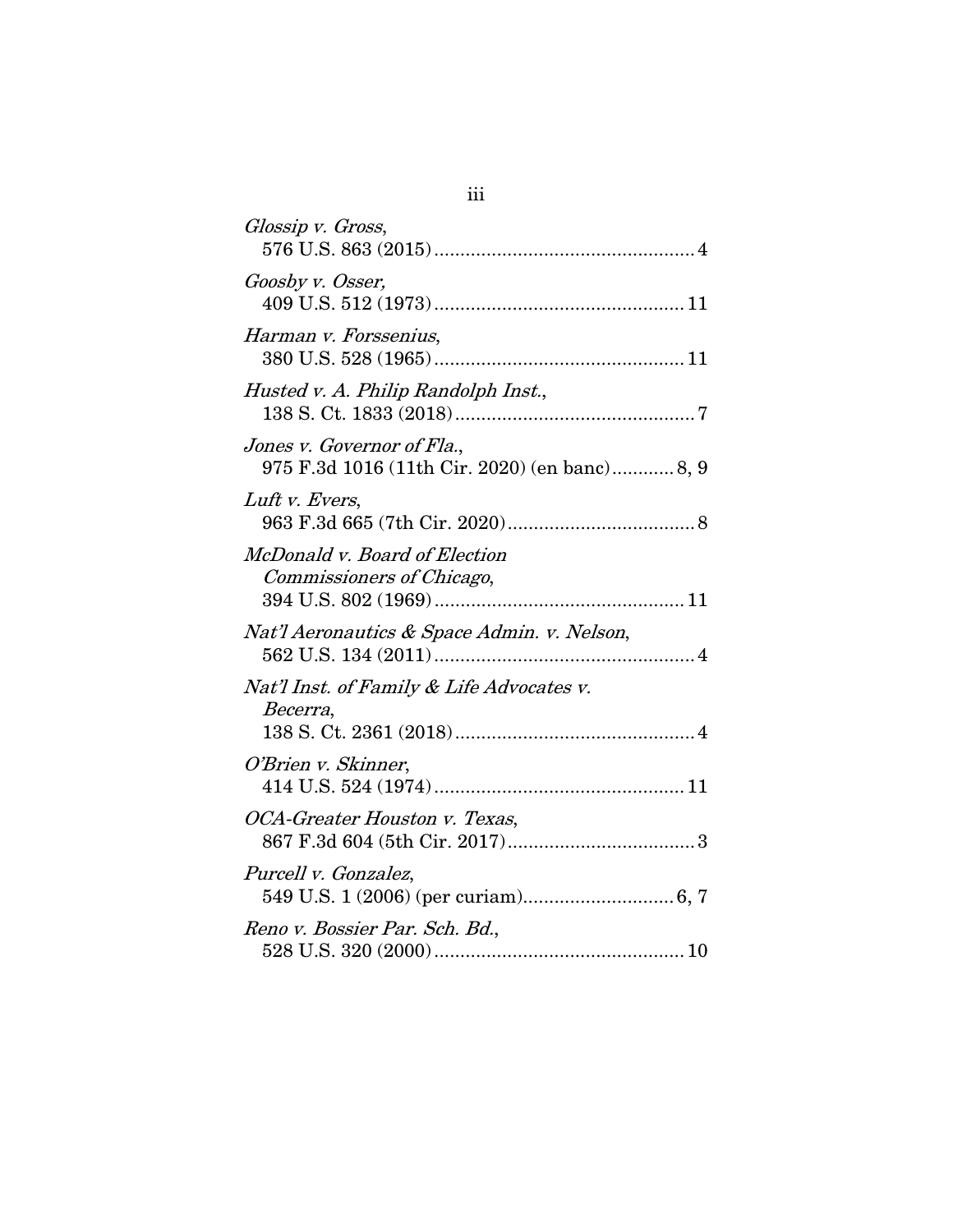| Republican Nat'l Comm. v. Democratic<br>Nat'l Comm.,        |
|-------------------------------------------------------------|
| Texas Democratic Party v. Abbott,                           |
| Thornburg v. Gingles,                                       |
| Trump v. Hawaii,                                            |
| Tully v. Okeson,                                            |
| Veasey v. Perry,<br>6                                       |
| Virginia Office for Prot. & Advocacy v.<br><i>Stewart</i> , |

# Constitutional Provisions

## Statutes and Rules

| Voting Rights Act of 1965, § 2, 52 U.S.C. |  |
|-------------------------------------------|--|
|                                           |  |
|                                           |  |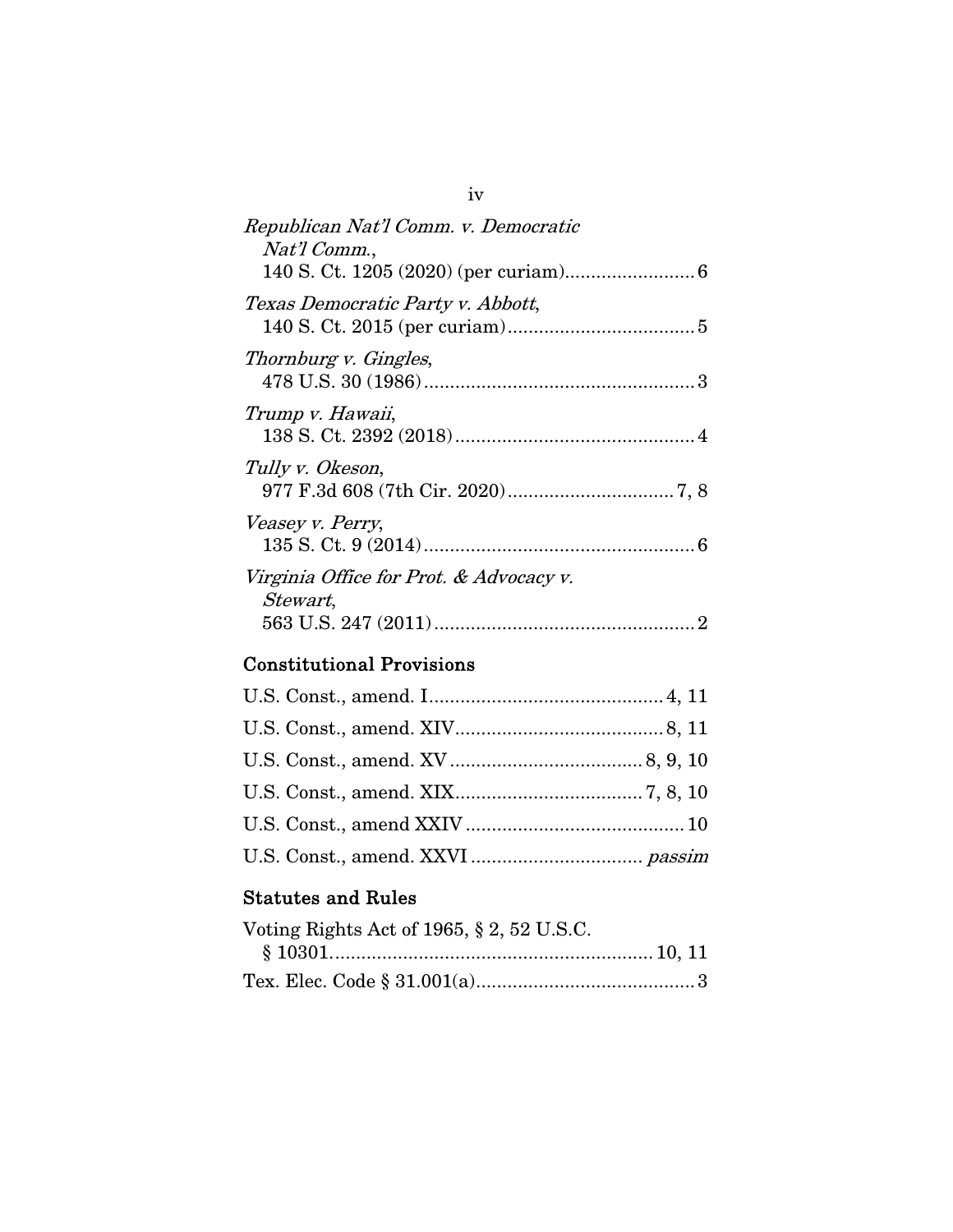## Other Authorities

| Gressman, Eugene et al., Supreme Court            |  |
|---------------------------------------------------|--|
| <i>Practice</i> , §4.18 (Bloomberg edition 2020)5 |  |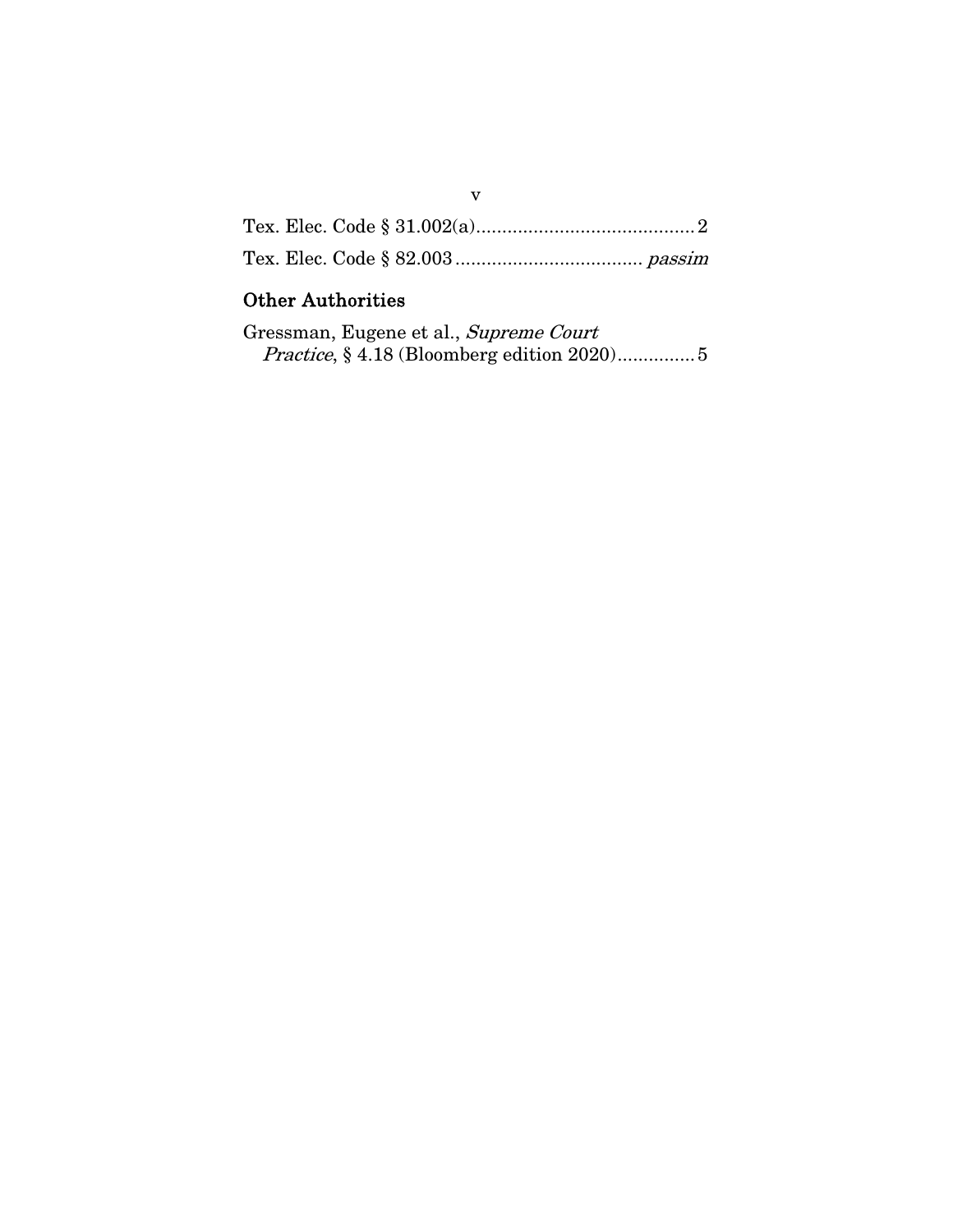#### REPLY BRIEF FOR PETITIONERS

In this case, the Fifth Circuit held that a law can abridge the right to vote "*only* if it makes voting *more* difficult for [a] person than it was before the law was enacted or enforced." BIO App. 38a (first emphasis added). The court thus sustained a Texas statute— Tex. Elec. Code § 82.003—that gives citizens over the age of sixty-five a categorical right to vote by mail, while denying that right to younger voters. But the Fifth Circuit's holding would compel the opposite result if Texas had adopted exactly the same legal regime by first conferring a right to vote by mail on all voters, then withdrawing it from those under sixtyfive.

This holding is indefensible. As respondents concede (BIO 23-24), it is also far-reaching: It applies not just to the Twenty-Sixth Amendment, but to the identically worded prohibitions on discriminatory voting rules in three other constitutional amendments. And despite respondents' arguments, the Fifth Circuit's holding warrants immediate review by this Court, before another election cycle goes by.

First, contrary to respondents' suggestion (BIO 32-33), petitioners' claims are not barred by sovereign immunity. For decades, this Court has adjudicated voting rights-related cases brought against secretaries of state who are their states' chief election officers. See, e.g., Baker v. Carr, 369 U.S. 186 (1962). The Fifth Circuit correctly held that the Texas Secretary of State was a proper defendant here. BIO App. 14a-16a.

Second, respondents are wrong that this case is in an "interlocutory posture" that makes it "unripe for review at this time." BIO 11. The Fifth Circuit's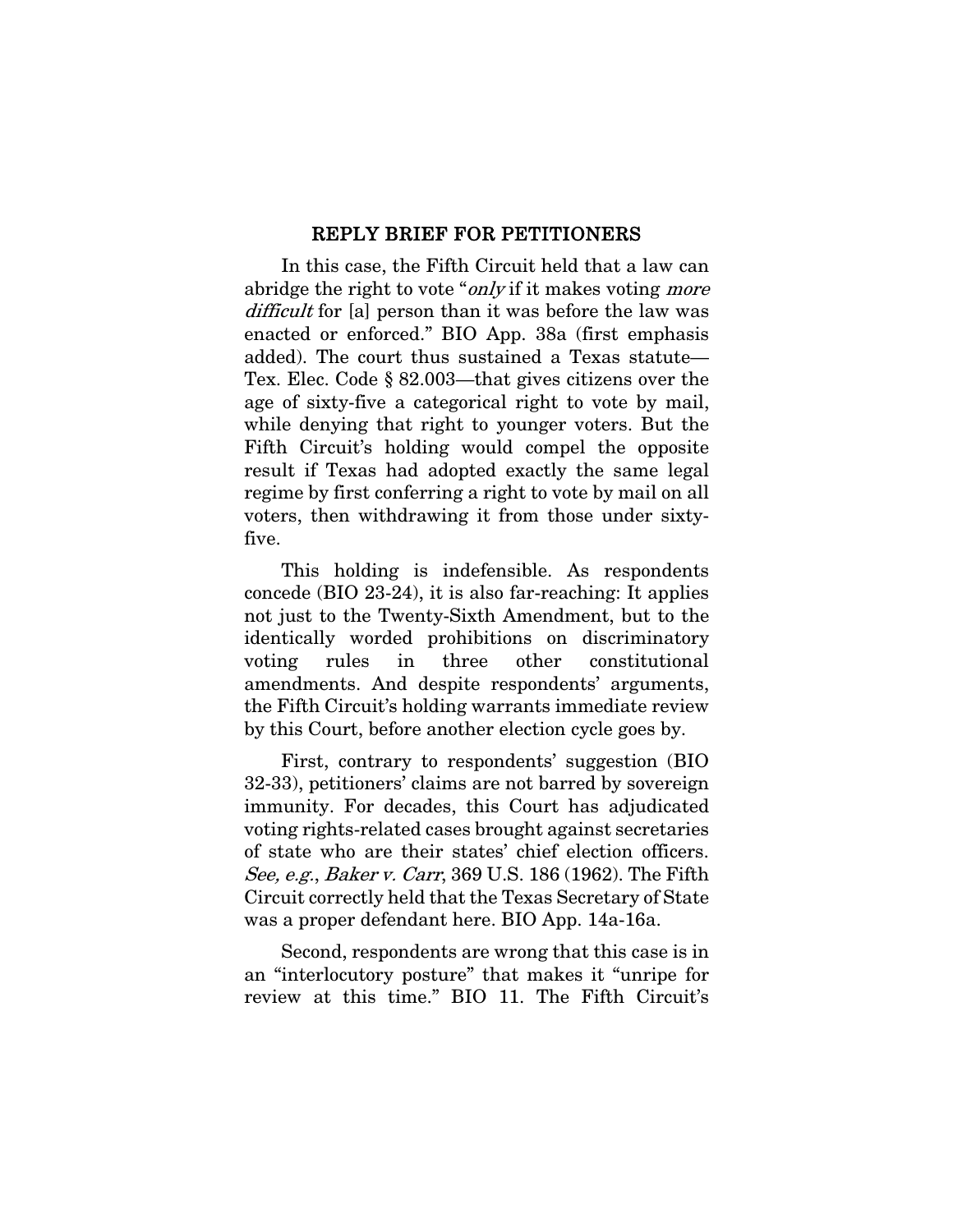decision after the filing of the initial petition for certiorari before judgment (BIO App. 2a-60a) finally resolves the legal question presented by the petition. Not only are further proceedings unnecessary, but both the nature of voting-rights litigation in general and a recent series of cases construing the term "deny or abridge" reinforce the reasons to take this case *now*, when the Court can settle this important question free from the complications posed by a looming election.

Finally, on the merits, the Fifth Circuit's decision here flies in the face of both the text and structure of the Twenty-Sixth Amendment. That Amendment requires courts to compare the treatment of voters of one age to voters of a different age today—not to compare the scope of a person's right to vote yesterday with its current scope. Under the correct framework, Tex. Elec. Code § 82.003 is flatly unconstitutional.

### I. Respondents' sovereign-immunity argument is meritless.

The Fifth Circuit held that respondent Secretary of State was amenable to suit given this Court's decisions in Ex Parte Young, 209 U.S. 123 (1908), and Virginia Office for Prot. & Advocacy v. Stewart, 563 U.S. 247, 254-55 (2011). The court found that, at a minimum, the Secretary's "statutory duties" with regard to "design[ing] the application form for mail-in ballots," see Tex. Elec. Code  $\S 31.002(a)$ , and "compel[ling] or constrain[ing] local officials" with respect to issuing absentee ballots demonstrated "a sufficient connection between the official sued and the statute challenged." BIO App. 14a. As the court explained, if Section 82.003's restriction of no-excuse vote by mail to voters over the age of sixty-five is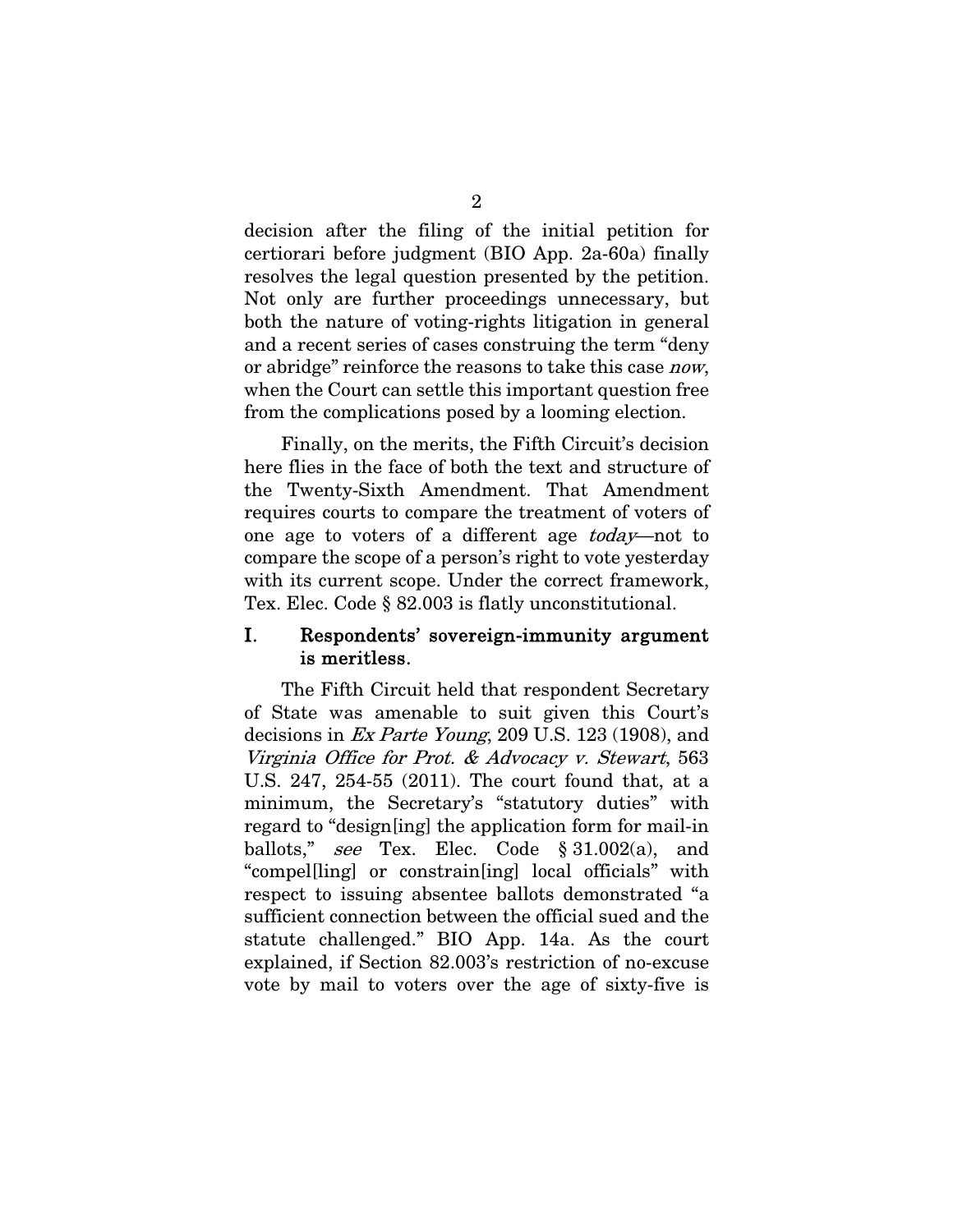unconstitutional, then the Secretary could be enjoined from designing "an application form that express[es] an unconstitutional absentee-voting option." Id. 15a.1

The Secretary of State's central role in Texas's election system reinforces the conclusion that the secretary is a proper defendant under Ex Parte Young. In OCA-Greater Houston v. Texas, 867 F.3d 604 (5th Cir. 2017), the Fifth Circuit declared that the "invalidity of a Texas election statute is, without question, fairly traceable to and redressable by . . . its Secretary of State, who serves as the 'chief election officer of the state.'" Id. at 613 (quoting Tex. Elec. Code § 31.001(a)). This Court has repeatedly adjudicated voting rights cases where the appropriate defendant was a state's chief election officer. See, e.g., Burdick v. Takushi, 504 U.S. 428 (1992) (Takushi was Hawaii Director of Elections). This includes cases from Texas. See American Party of Texas v. White, 415 U.S. 767 (1974) (White was Texas Secretary of State).2

 $\overline{a}$ 

2 Petitioners sued the relevant local officials in the counties where they are registered to vote—the county clerk of Travis County and the Bexar County Elections Administrator. See Pet. ii. Cf. BIO 33 (suggesting local officials are the proper defendants even in a challenge to a state statute like Section 82.003). Those

<sup>&</sup>lt;sup>1</sup> Given its holding, the Fifth Circuit found it unnecessary to address petitioners' additional bases for holding that the Secretary was amenable to suit. BIO App. 16a.

Moreover, the Court need not reach petitioners' argument that the Governor and Attorney General are also appropriate parties. In many of this Court's pathmarking voting-rights cases, these officers were defendants. See, e.g., Dunn v. Blumstein, 405 U.S. 330 (1972) (Tennessee Governor); Thornburg v. Gingles, 478 U.S. 30 (1986) (North Carolina Attorney General).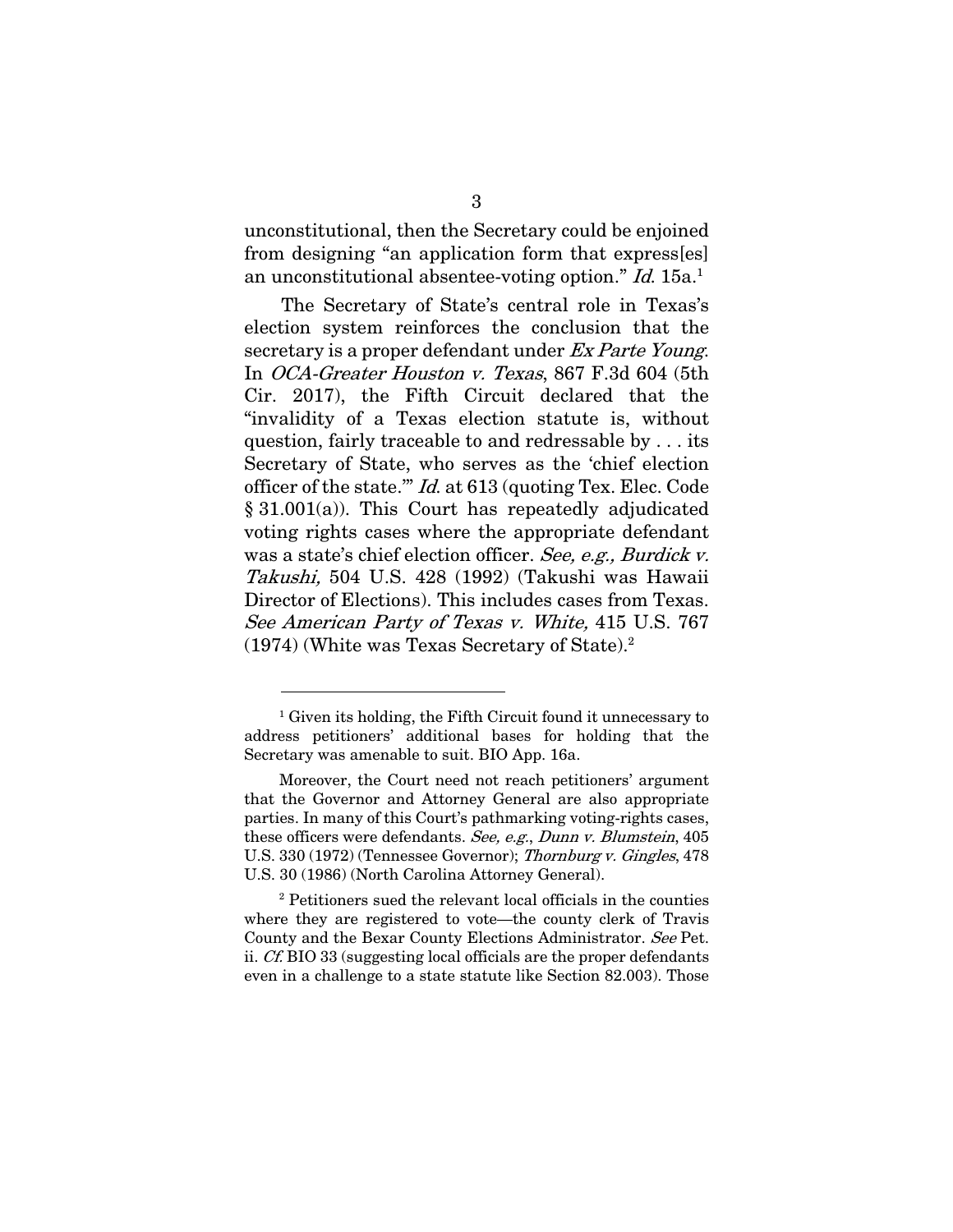#### II. This case should be reviewed now.

Respondents claim that the Court should deny review because this case is in an interlocutory posture and might need further proceedings on petitioners' other claims. BIO 12-18. But this case is not interlocutory in any way that matters. And there are strong reasons to resolve an election case like this one before the next election cycle is well underway.

1. This Court regularly grants review in cases raising constitutional questions that arise in the context of preliminary-injunction proceedings. See, e.g., Fulton v. City of Philadelphia, No. 19-123 (argued Nov. 4, 2020) (free exercise clause challenge to city contracting rules); Trump v. Hawaii, 138 S. Ct. 2392, 2406-07 (2018) (various challenges to travel ban);  $Nat7$ Inst. of Family & Life Advocates v. Becerra, 138 S. Ct. 2361, 2370 (2018) (First Amendment challenge to regulation of pregnancy crisis centers); Glossip v. Gross, 576 U.S. 863, 867 (2015) (Eighth Amendment challenge to methods of execution); Agency for Int'l Dev. v. Alliance for Open Soc'y Int'l, Inc., 570 U.S. 205, 212 (2013) (First Amendment challenge to denials of federal funding); Nat'l Aeronautics & Space Admin. v. Nelson, 562 U.S. 134, 142-44 (2011) (privacy-based challenge to questions on a government background check). As the leading treatise on this Court explains,

 $\overline{a}$ 

officials declined to appeal the district court's injunction. In the Fifth Circuit, the Travis County clerk "agree[d] that the Twenty-Sixth Amendment's prohibition on age-based voting restrictions require that all qualified voters be afforded the opportunity to [vote by mail] under the same conditions imposed on those 65 years of age or older." C.A. Br. of Amici Curiae Chris Hollins et al. 5, 2020 WL 4228511.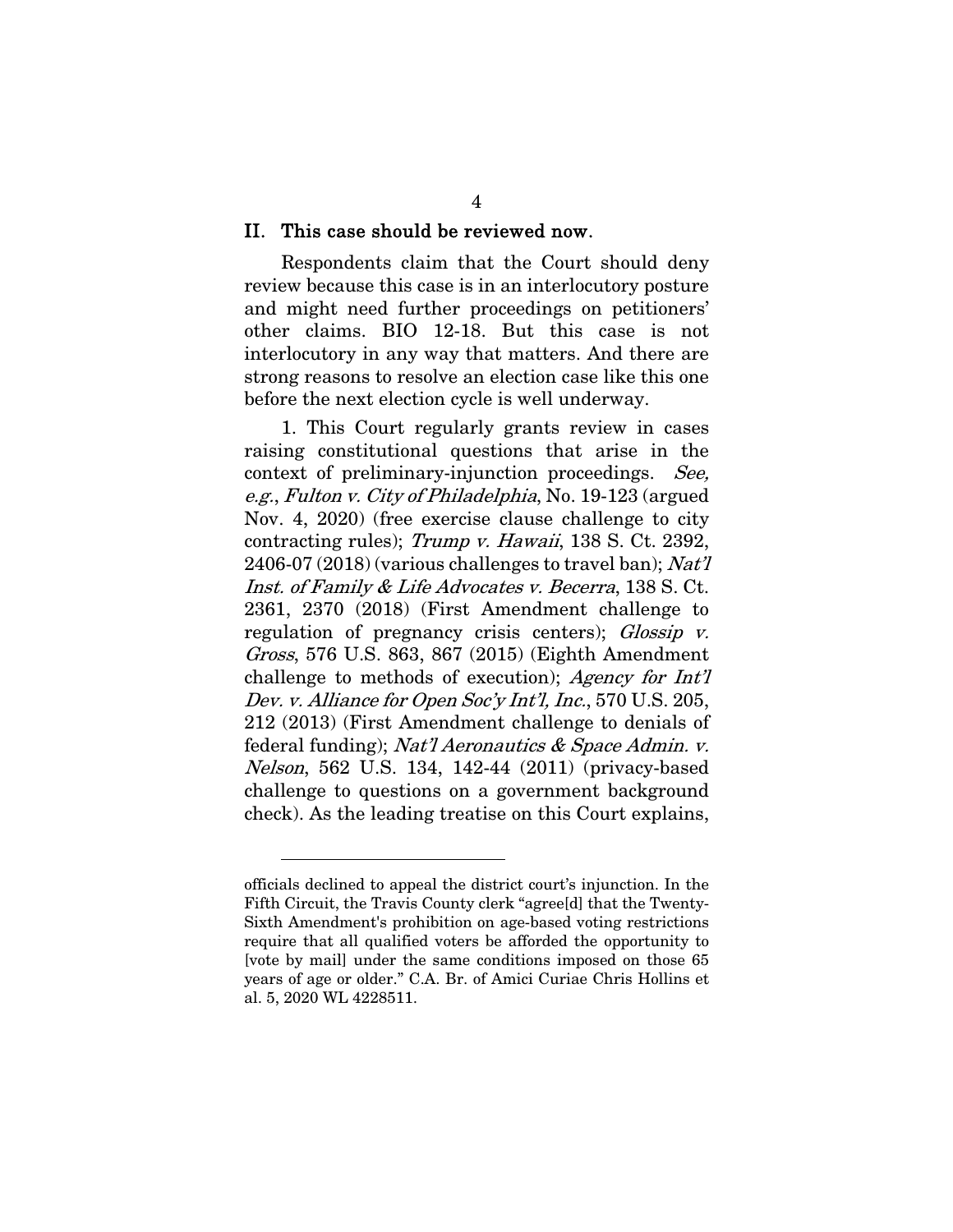"the interlocutory status of [a] case may be no impediment to certiorari where the opinion of the court below has decided an important issue, otherwise worthy of review, and Supreme Court intervention may serve to hasten or finally resolve the litigation." Eugene Gressman et al., Supreme Court Practice, § 4.18 (Bloomberg edition 2020).

This case involves precisely such a situation. As Justice Sotomayor recognized, this case raises "weighty but seemingly novel questions regarding the Twenty-Sixth Amendment." Texas Democratic Party v. Abbott, 140 S. Ct. 2015, 2015 (2020) (per curiam) (statement of Justice Sotomayor respecting the denial of application to vacate stay). The Fifth Circuit's decision finally resolves those questions, holding that Section 82.003's age-based restriction of no-excuse vote by mail is consistent with the Amendment. There is nothing left to decide with respect to that question, given the panel majority's categorical holding that "by definition no denial or abridgement has occurred." BIO App. 24a.

And contrary to respondents' argument (BIO 12- 14), this case is utterly dissimilar to *Abbott v. Veasey*, 137 S. Ct. 612 (2017). That case involved a challenge to Texas's 2011 photo voter identification law and, at the point Texas sought this Court's review, the Fifth Circuit had remanded the case to reweigh evidence presented at trial, including evidence that the state acted with discriminatory intent. In this case, by contrast, there is nothing more to do on remand. Respondents identify no factual evidence relevant to determining whether Section 82.003 violates the Twenty-Sixth Amendment. And there is none. That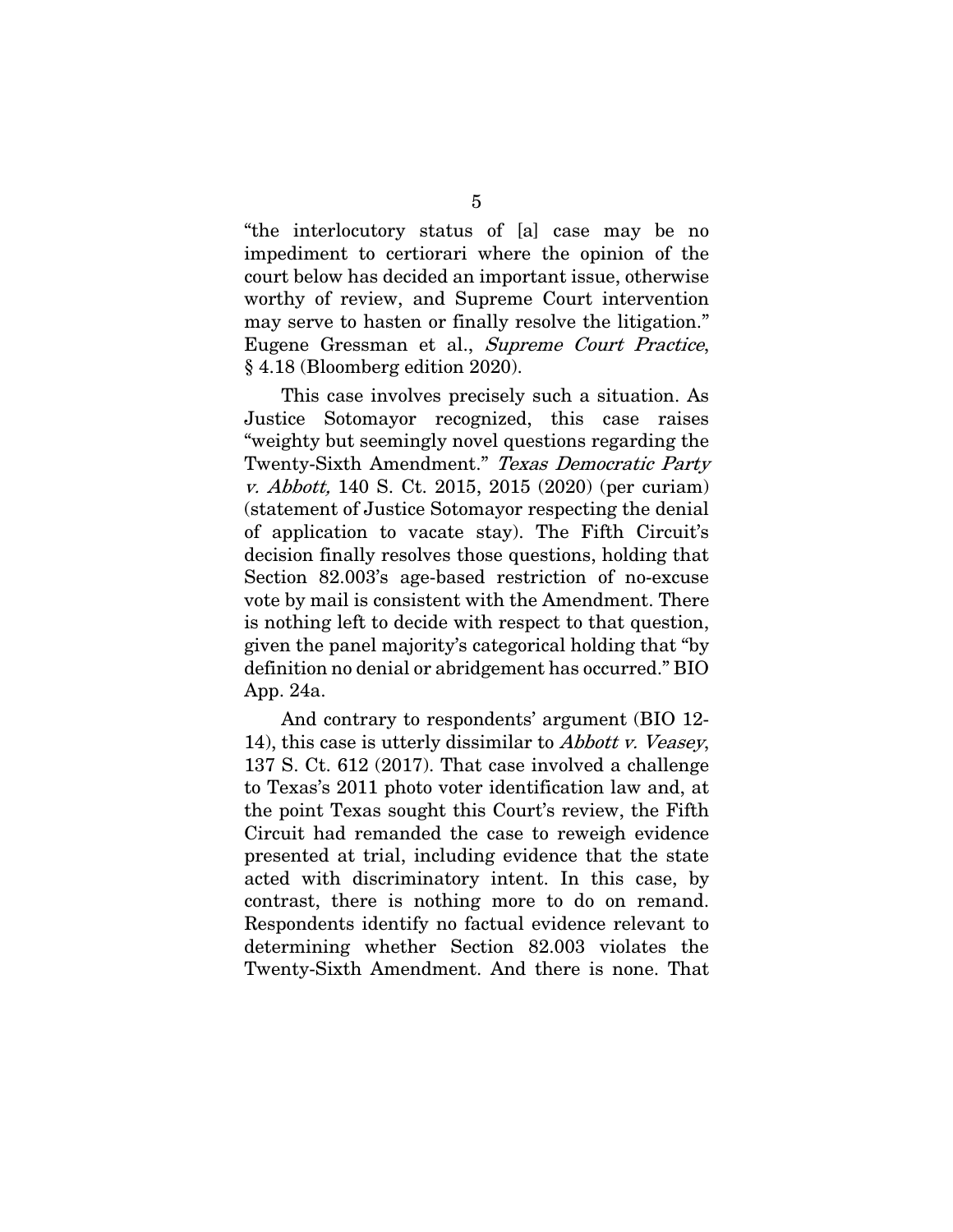the provision might also be unconstitutional for other reasons is irrelevant.

2. Because this case involves an election-related rule, it provides a particularly strong basis for resolving the question presented now.

"This Court has repeatedly emphasized that lower federal courts should ordinarily not alter the election rules on the eve of an election." Republican Nat'l Comm. v. Democratic Nat'l Comm., 140 S. Ct. 1205,  $1207 (2020)$  (per curiam). See, e.g., Purcell v. Gonzalez, 549 U.S. 1 (2006) (per curiam); Frank v. Walker, 574 U.S. 929 (2014); Veasey v. Perry, 135 S. Ct. 9 (2014); Democratic Nat'l Comm. v. Wisconsin State Legislature, 2020 WL 6275871 (U.S. Oct. 26, 2020) (No. 20A66).

This case shows that even when plaintiffs bring suit many months before an election—in this case, petitioners filed their complaint in April—it is not possible for this Court to resolve the constitutionality of an election statute in time for the next election.

If the constitutionality of Texas's restriction on vote by mail is to be resolved in time for the upcoming elections in 2021, the Court needs to grant review immediately. As for even the 2022 election cycle, the Court will need to grant review no later than this coming fall. But if the Court denies certiorari now, it is quite likely that it will miss that window too. Should the case proceed on remand as the Fifth Circuit ordered, respondents will certainly invoke the Fifth Circuit's ruling here as a basis to dismiss the Twenty-Sixth Amendment claim. But, unless and until all the other claims in the case are *also* finally resolved by the district court, there will be no final judgment. Even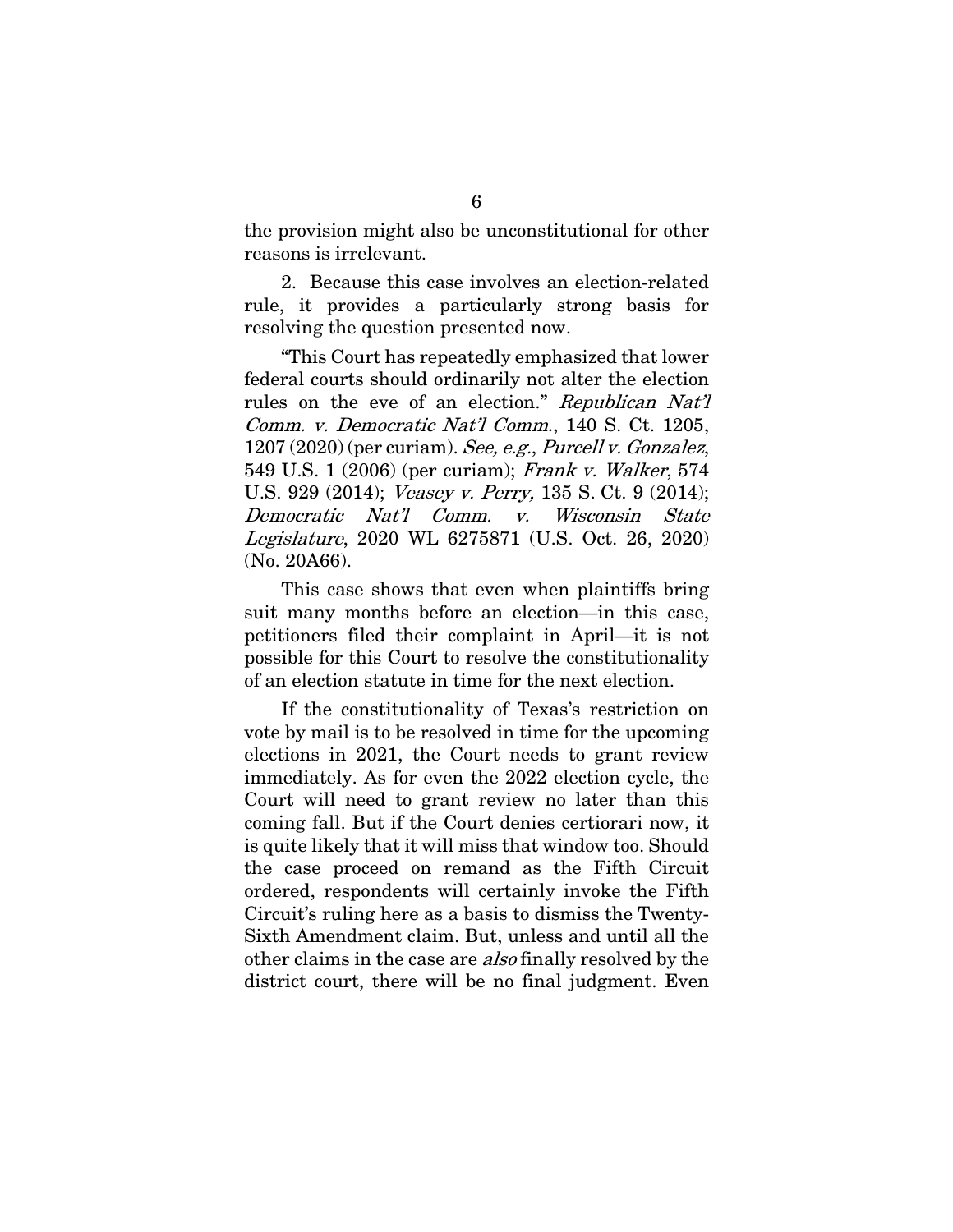once that final judgment issues, there will need to be briefing in the Fifth Circuit. At that point, it is virtually certain that either petitioners or respondents will seek this Court's review, and the case will be back before this Court on the eve of another election. Once again, the *Purcell* principle is likely to come into play. In short, there is no time like the present.

This Court's grant of review in *Husted v. A. Philip* Randolph Institute, 138 S. Ct. 1833 (2018), provides an instructive example. That case arose from a suit filed in the run up to the 2016 election. This Court granted Ohio's petition for certiorari shortly after the election, apparently with the understanding that the need to provide guidance before the 2018 election justified immediate review—despite the interlocutory posture and the absence of a circuit split. See Cert. Reply Br. 2-3, 12, *Husted, supra* (No. 16-980). There is even more reason to follow the *Husted* example here where there is division among the lower courts.

3. Recent decisions in the courts of appeals further reinforce the need for review now. As the petition explained, lower federal and state courts had adopted divergent positions on how to construe the Twenty-Sixth Amendment. Pet. 13-17. That disarray has deepened while this petition has been pending, making review even more compelling.

After the decision here, the Seventh Circuit upheld Indiana's law imposing an age-based restriction on the right to vote by mail. Tully  $v$ . Okeson, 977 F.3d 608 (7th Cir. 2020). But the Seventh Circuit did not embrace the Fifth Circuit's temporalbaseline approach. Instead, it adopted an even more crabbed reading of the Twenty-Sixth Amendment: In response to the plaintiffs' argument that "hypothetical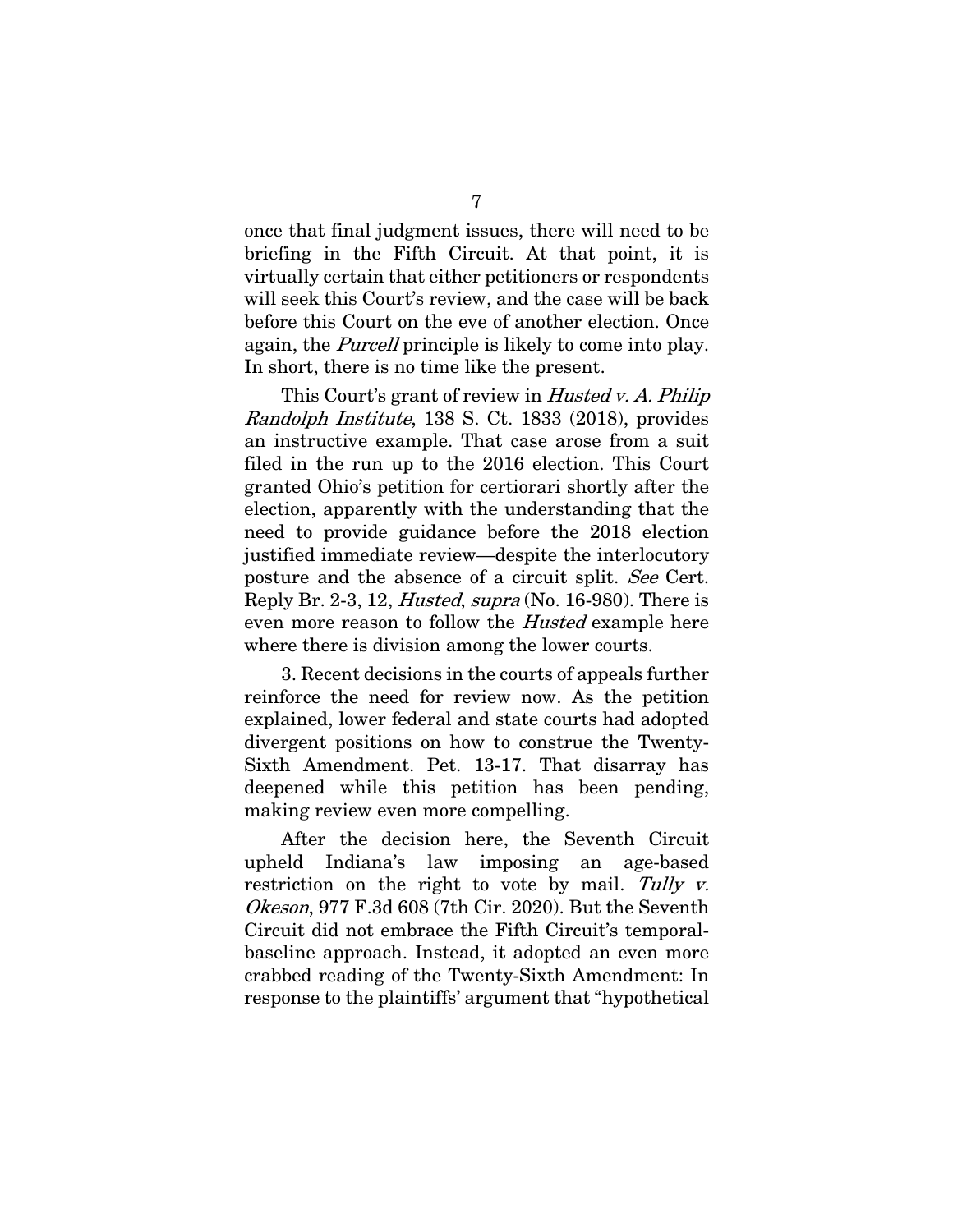laws similarly restricting the ability of African Americans or women" to vote would violate the Fifteenth and Nineteenth Amendments, respectively, the panel responded that any scrutiny of such laws would come only "from the Fourteenth Amendment's Equal Protection Clause," which would require "heightened scrutiny" because a generally suspect class was at issue. Id. at 614. "It would not come from the Fifteenth [or] Nineteenth" amendments because such a law would somehow "not implicate the right to vote." *Id.* 

Tully relied on Luft v. Evers, 963 F.3d 665 (7th Cir. 2020), a challenge to Wisconsin voter ID provisions decided a few months previously. There, the court had approved treating Twenty-Sixth Amendment claims as "just different ways of presenting contentions under *Anderson* [v. Celebrezze, 460 U.S. 780 (1983)] and Burdick [v. Takushi, 504 U.S. 428 (1992)]." Luft, 963 F.3d at 673. In other words, the Seventh Circuit believes that the Twenty-Sixth Amendment adds nothing to the Fourteenth Amendment-based flexible standard for assessing restrictions on the right to vote.

By contrast, the Eleventh Circuit rejects the Anderson-Burdick balancing test as the appropriate test under the voting-specific amendments. Earlier this year, that court explained that under the Fifteenth, Nineteenth, and Twenty-Sixth Amendments, the Constitution "establishe[s] a powerful baseline: States must set voter qualifications without any regard to" the prohibited factor. Jones v. Governor of Fla., 975 F.3d 1016, 1043 (11th Cir. 2020) (en banc). "[S]trict scrutiny" is not even enough: Such restrictions "are per se unconstitutional." Id. And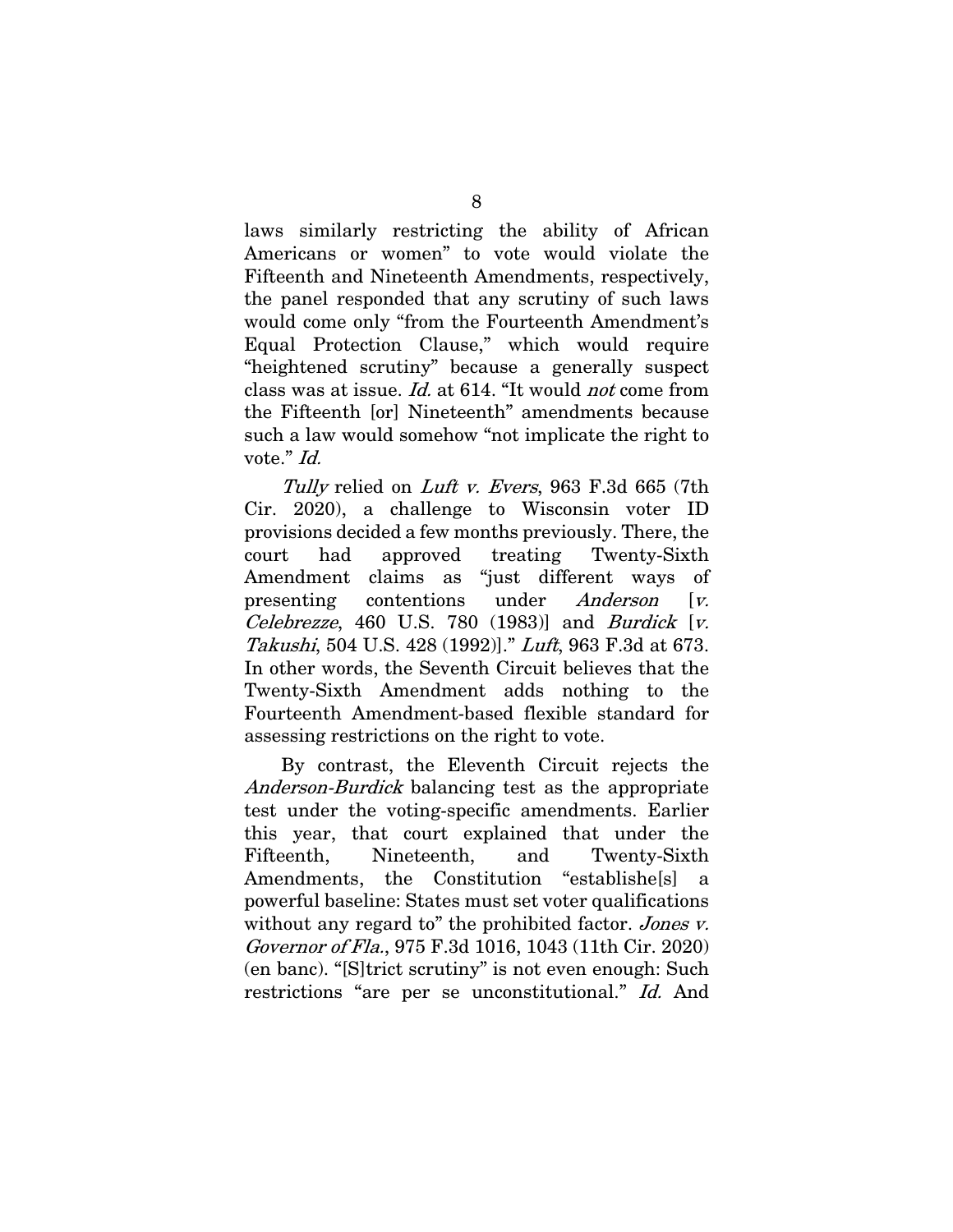unlike the Fifth Circuit, which held here that "a law that makes it easier for others to vote does not abridge any person's right to vote for the purposes of the Twenty-Sixth Amendment," BIO App. 38a, the Eleventh Circuit declared that a law that restores voting rights on the basis of age would violate the Twenty-Sixth Amendment even if it left "younger felons" no worse off than before. See Jones, 975 F.3d at 1040.

There is no way to reconcile the divergent approach courts of appeals are taking to allegations of unconstitutional vote "abridgement." The last six months only further solidify the preexisting dissension among lower courts. This Court's intervention is urgently needed.

#### III. The Fifth Circuit's decision is wrong.

The error in the Fifth Circuit's reasoning was powerfully illustrated by the statement respondents' counsel made at oral argument: "[I]f a state were to pass a law saying that White people must vote by personal appearance but Black people can vote by personal appearance or by mail-in balloting, …. the Fifteenth Amendment would not prohibit that law because that law does not deny or abridge the right to vote within the meaning of the Fifteenth Amendment." Or. Arg. Rec. at 41:27-42:07. To state that position is to show its indefensibility.

1. The Fifth Circuit treated "abridge" as solely a temporal restriction: In its view, a state's law does not "abridge" the right to vote when it adds voting opportunities for some, so long as one manner of voting remains in place for those not given the new voting opportunity. See BIO App. 38a. That holding is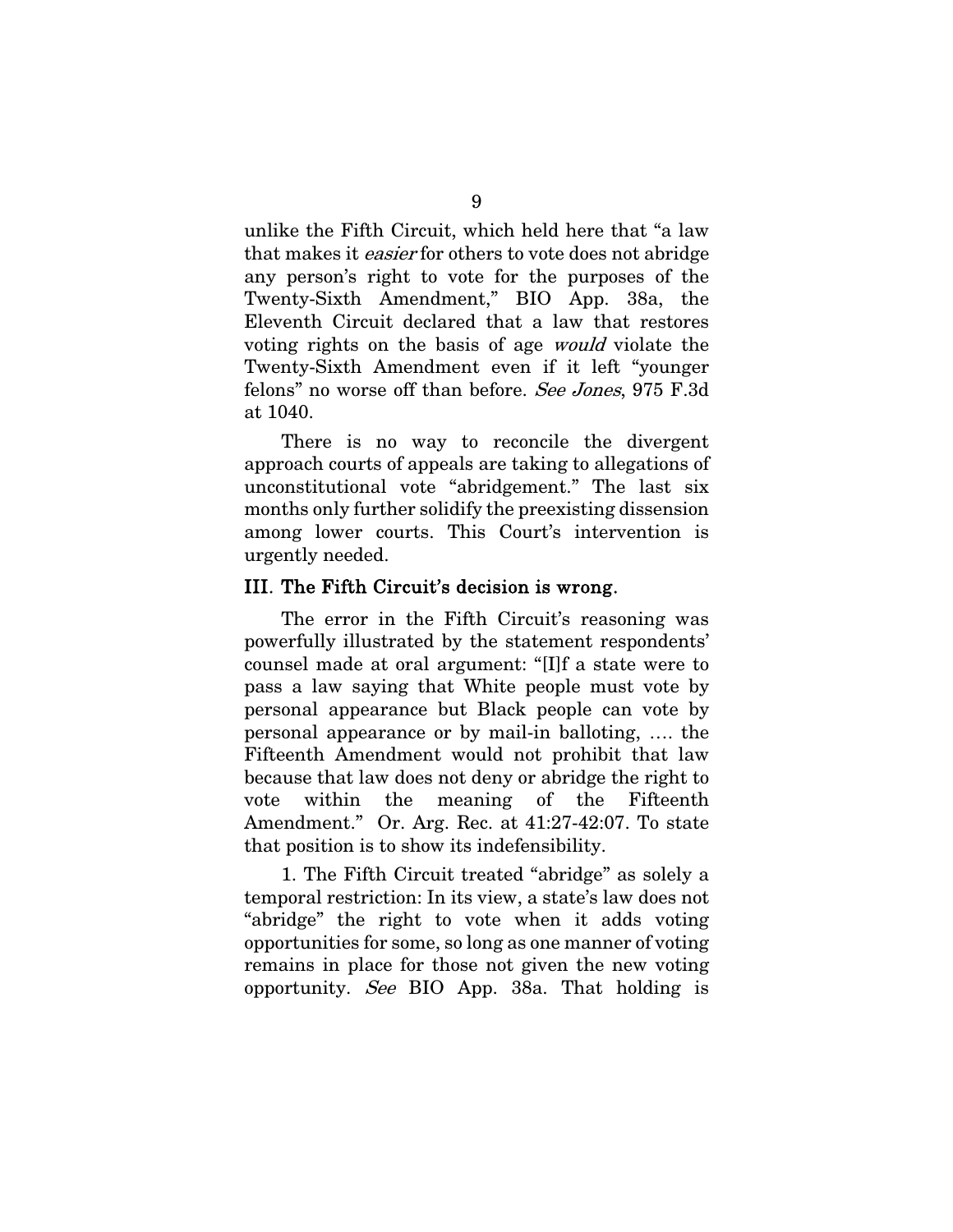inconsistent with this Court's precedents that the concept of abridgement "necessarily entails a comparison" of "what the right to vote ought to be." Reno v. Bossier Par. Sch. Bd., 528 U.S. 320, 334 (2000).

Contrary to the Fifth Circuit's arid resort to dictionary definitions of "abridgment," BIO App. 33a-34a, the proper baseline under the Fifteenth, Nineteenth, Twenty-Fourth, and Twenty-Sixth Amendments is given in the text of those amendments themselves. Those amendments provide that the right to vote shall not be abridged "on account of" or "by reason of" specific characteristics: "race," "sex," taxpaying status, or "age." By their plain terms, those amendments call for a comparison between the law's treatment of voters of different races, sexes, taxpaying statuses, or ages—not between the scope of the right a particular voter enjoyed yesterday and the scope of the right he or she enjoys today. It cannot be that the Fifteenth Amendment would have nothing to say if a jurisdiction gave white voters an early voting period, as long as it left untouched a preexisting ability for Black voters to cast a ballot in person on election day. But that perverse consequence is exactly what the Fifth Circuit's logic commands.

The reason why the voting amendments use the word "abridge" is not to create a temporal comparison, but to make clear that any race-, sex-, taxpaying-, or age-based suffrage rule, and not only categorical denial of the right to vote, is covered. The Voting Rights Act, which was enacted to enforce the Fifteenth Amendment, illustrates this point. While Section 5, the provision at issue in *Bossier Parish* involved a statute with language explicitly requiring a temporal comparison, Section 2 echoes the Fifteenth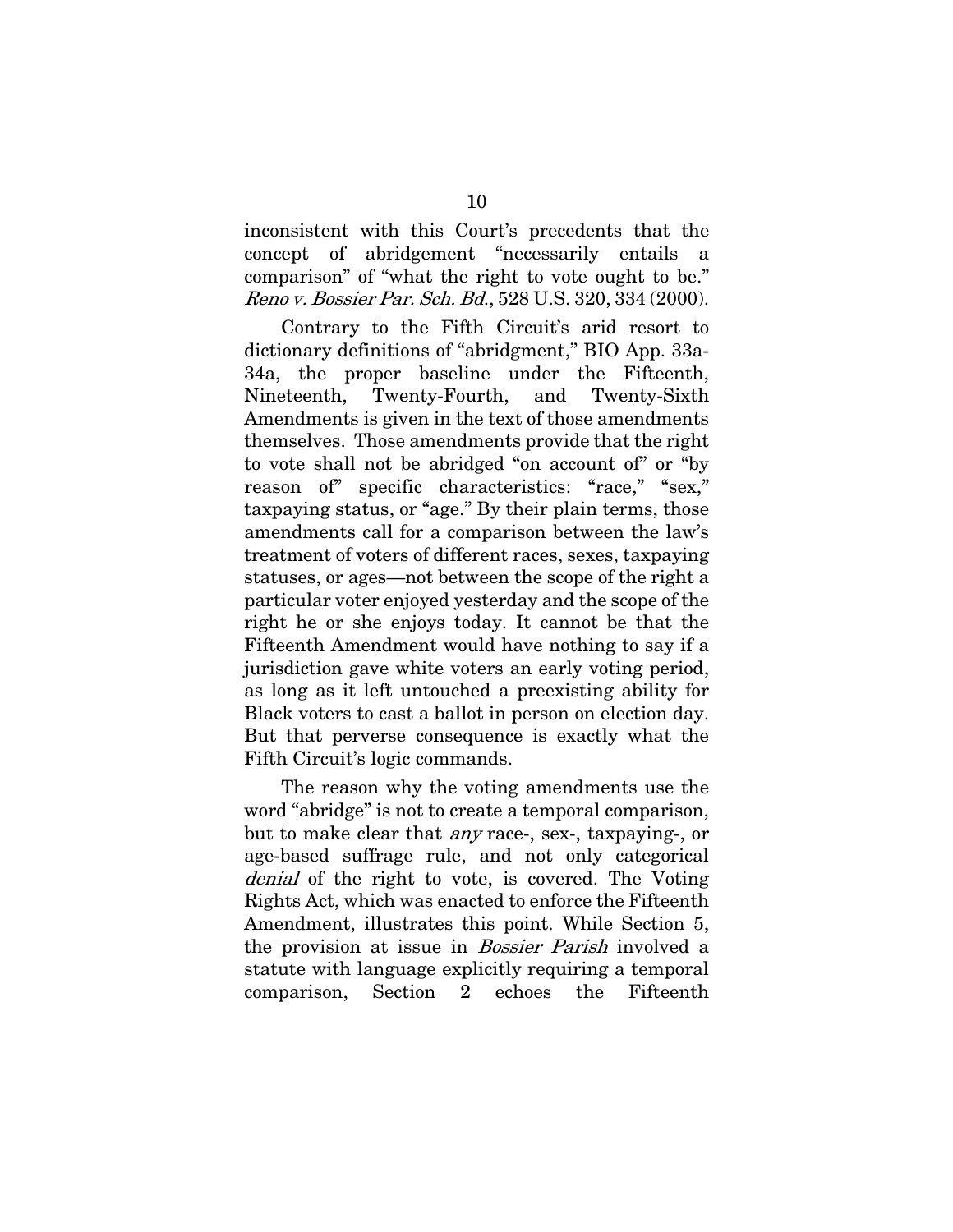Amendment text and requires an inter-voter comparison. Section 2(a) prohibits practices that result "in a denial or abridgement" of the right to vote on account of race or color or membership in a specified language minority. 52 U.S.C.  $\S$  10301(a). Section 2(b) declares that a violation of that prohibition occurs, among other things, when the plaintiff group has "less opportunity than other members of the electorate to participate in the political process and to elect representatives of their choice." 52 U.S.C. § 10301(b) (emphasis added). That understanding of abridgment is also, as the petition explains, more consistent with this Court's decision in Harman v. Forssenius, 380 U.S. 528 (1965). See Pet. 20-22.

2. For reasons the petition anticipated (Pet. 23- 25), any reliance on McDonald v. Board of Election Commissioners, 394 U.S. 802 (1969), would be misguided. Contra BIO 8, 19-21. For one thing, "the Court's disposition of the claims in *McDonald* rested on failure of proof." O'Brien v. Skinner, 414 U.S. 524, 529 (1974). If *McDonald* rested on anything other than an absence of proof, this Court abandoned McDonald's reasoning with respect to claims involving constitutionally condemned criteria in *Goosby v.* Osser, 409 U.S. 512, 520 (1973), and as a general rule regarding absentee voting in American Party of Texas v. White, 415 U.S. 767 (1974). Indeed, in American Party, this Court held, in a case involving Texas, that "the unavailability of the absentee ballot is obviously discriminatory" when such ballots were made available for major party primaries and not those of the minor parties. *Id.* at 795. If that is true as a matter of the First and Fourteenth Amendments—the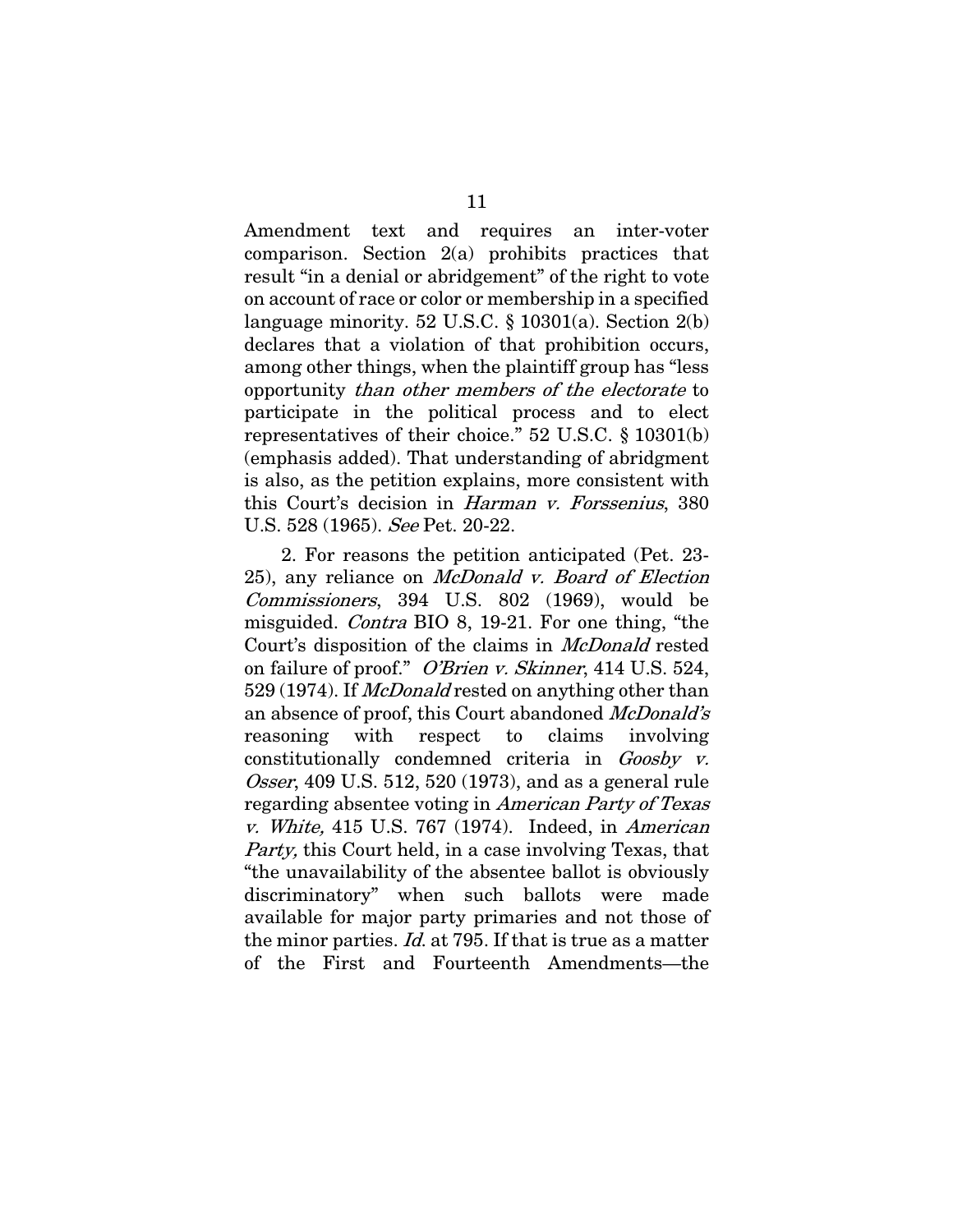constitutional provisions at issue there—it is equally true of the Twenty-Sixth.

#### **CONCLUSION**

For the foregoing reasons, the petition for a writ of certiorari should be granted.

Jeffrey L. Fisher Brian H. Fletcher Pamela S. Karlan STANFORD LAW SCHOOL SUPREME COURT LITIGATION CLINIC 559 Nathan Abbott Way Stanford, CA 94305

Robert Leslie Meyerhoff TEXAS DEMOCRATIC PARTY 314 E. Highland Mall Boulevard, #508 Austin, TX 78752

Martin Golando THE LAW OFFICE OF MARTIN GOLANDO PLLC 405 N. St. Marys Street San Antonio, TX 78205

Chad W. Dunn Counsel of Record K. Scott Brazil BRAZIL & DUNN, LLP 4407 Bee Caves Road Suite 111 Austin, TX 78746 Telephone: (512) 717-9822 chad@brazilanddunn.com

Respectfully submitted,

Armand Derfner DERFNER & ALTMAN 575 King Street Suite B Charleston, SC 29403

Richard Alan Grigg LAW OFFICES OF DICKY GRIGG, P.C. 4407 Bee Caves Road Building 1, Suite 111 Austin, TX 78746

December 18, 2020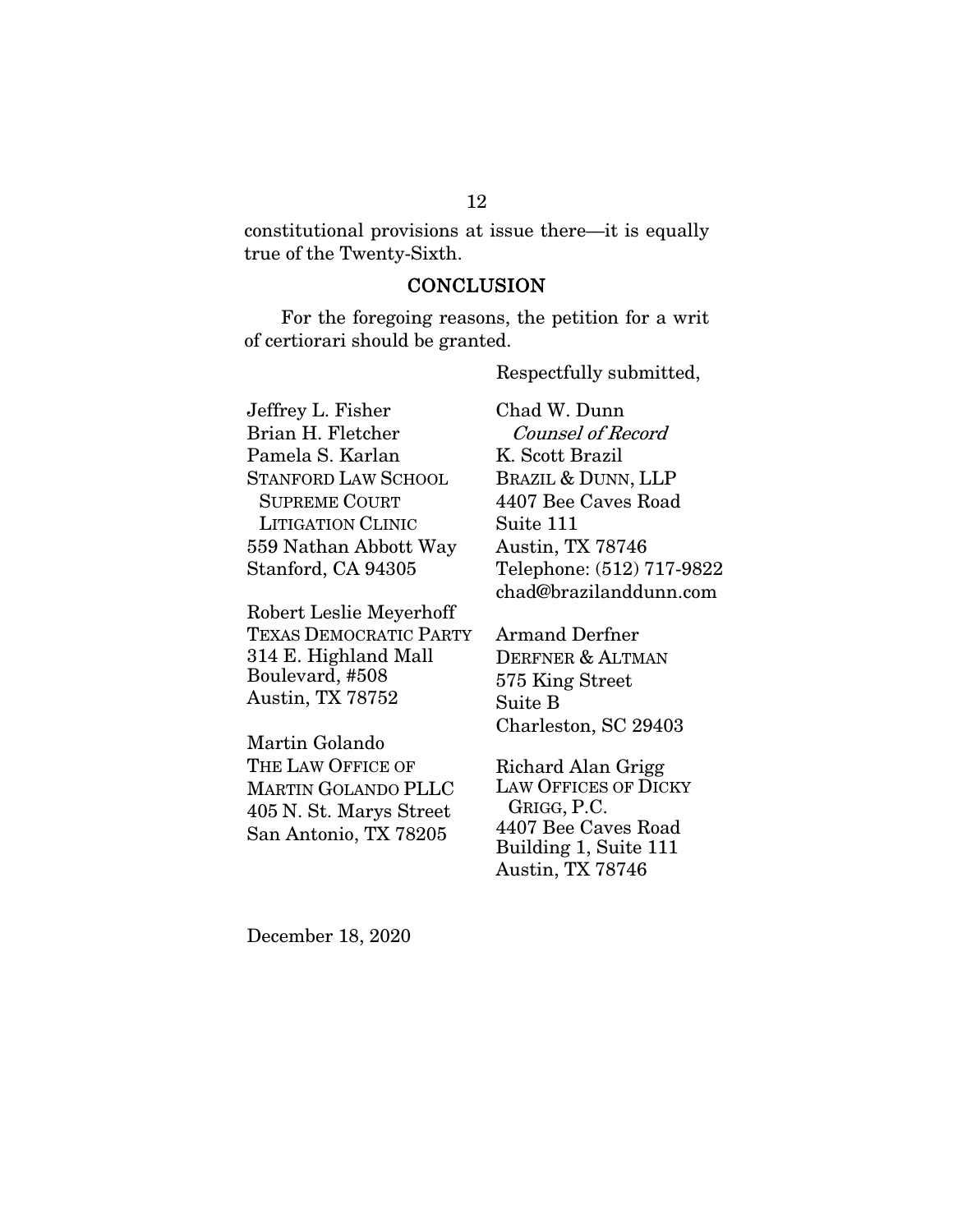No. 19-1389

# IN THE Supreme Court of the United States

TEXAS DEMOCRATIC PARTY; BRENDA LI GARCIA; JOSEPH DANIEL CASCINO; SHANDA MARIE SANSING; AND GILBERT HINOJOSA, CHAIR OF THE TEXAS DEMOCRATIC PARTY.

Petitioners,

v.

GREG ABBOTT, GOVERNOR OF TEXAS; RUTH HUGHS, TEXAS SECRETARY OF STATE; AND KEN PAXTON, **ATTORNEY GENERAL OF TEXAS.** Respondents.

On Petition for a Writ of Certiorari to the United States Court of Appeals for the Fifth Circuit

#### **REPLY BRIEF FOR PETITIONERS**

#### **CERTIFICATE OF COMPLIANCE**

As required by Supreme Court Rule 33.1(h), I certify that the document contains 2,996 words, excluding the parts of the document that are exempted by Supreme Court Rule 33.1(d).

I declare under penalty of perjury that the foregoing is true and correct.

Executed on December 18, 2020.

Colin Casey Hogan Wilson-Epes Printing Co., Inc.